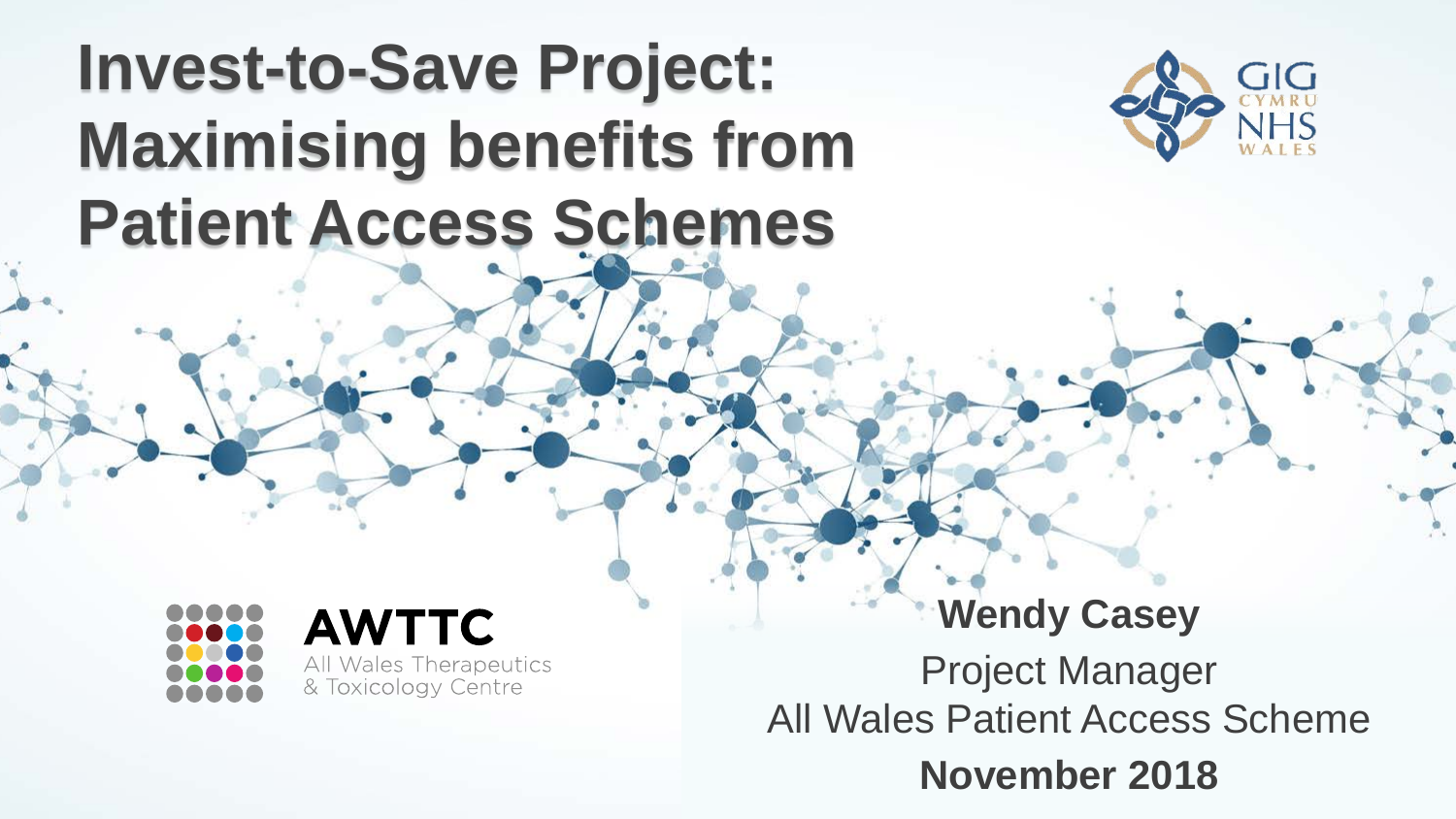## **Background**



**A Collaborative project** 

**between AWTTC and the welsh** 

**health boards/trusts to ensure** 

**effective implementation of** 

**Patient Access Schemes** 

#### **across Wales.**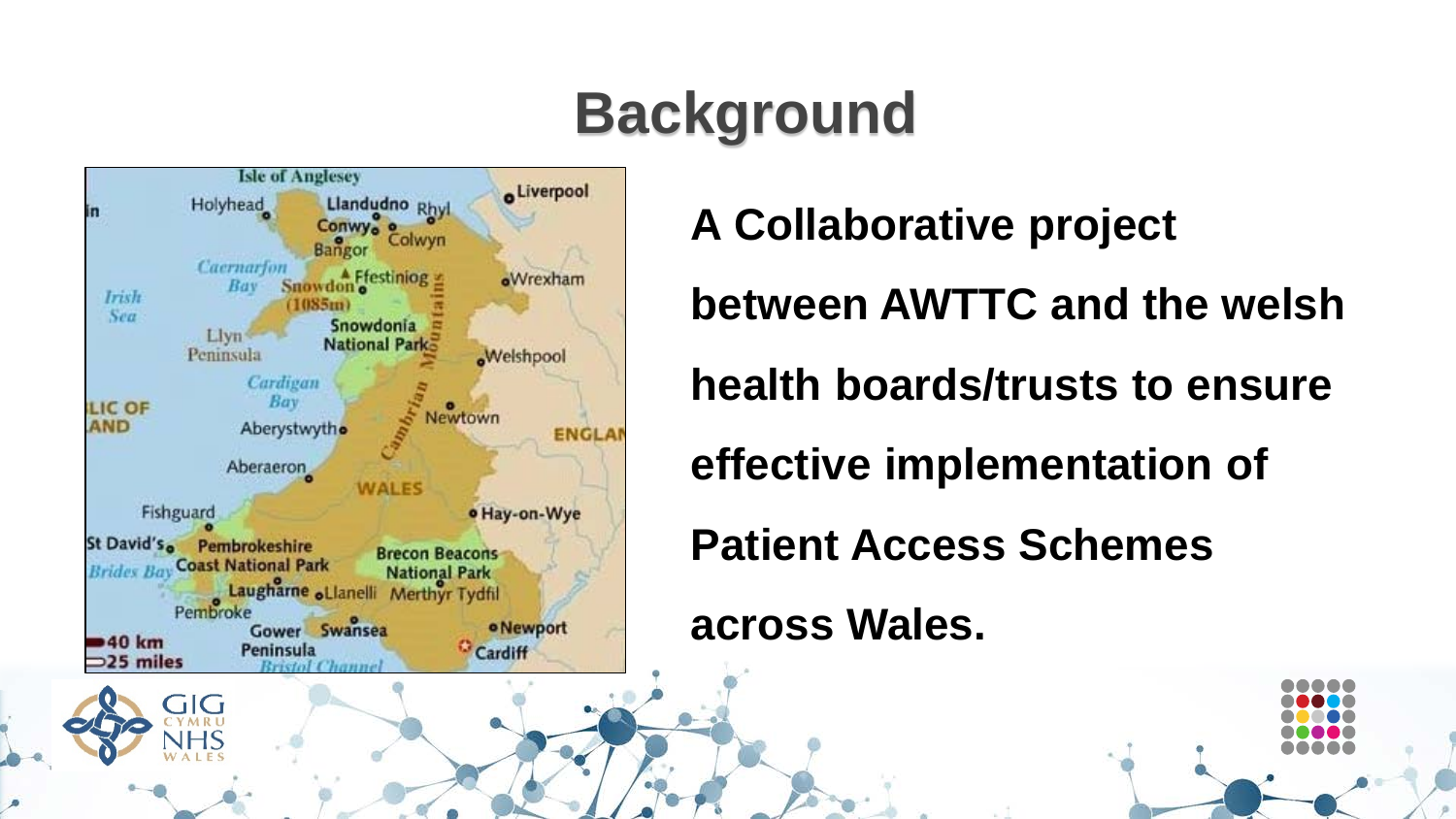## **Project objectives**

- **1. To develop a robust and efficient process for implementation of WPASs and PASs**
- **2. To develop a clear communication network/system to facilitate the sharing of the necessary information**
- **3. To review the use of all patient access schemes by individual health boards and trusts**
- **4. To implement a central All Wales Patient Access Monitoring system**

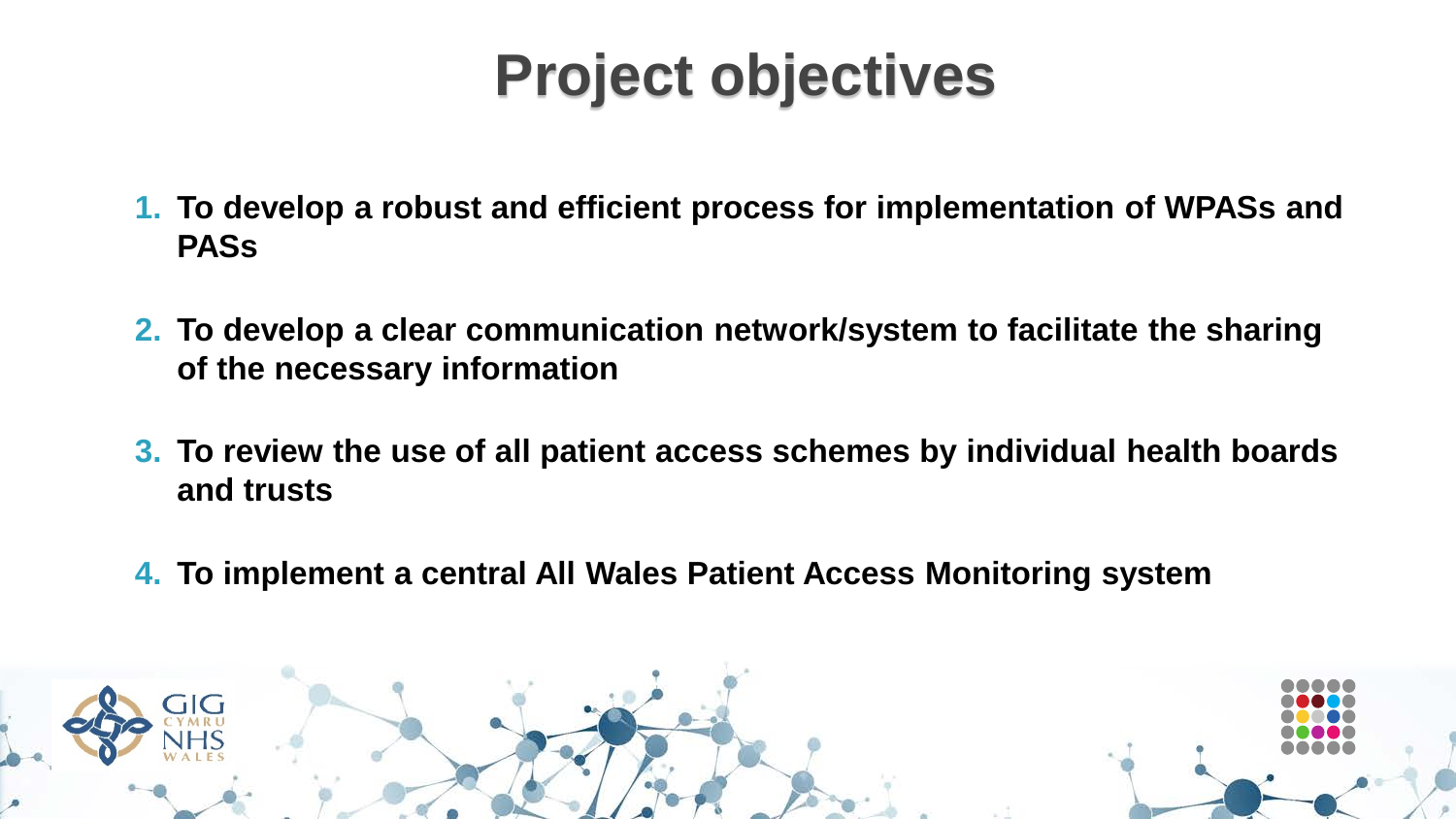## **SHARE- AWTTC's Online Community**

| <b>AWTTC</b><br><br>.<br>All Wales Therapeutics & Toxicology Centre<br>,<br>Canolfan Therapiwteg a Thocsicoleg Cymru Gyfan<br>88888                                                                                                       | $+$ Create $+$              |                        |         | admin =             |
|-------------------------------------------------------------------------------------------------------------------------------------------------------------------------------------------------------------------------------------------|-----------------------------|------------------------|---------|---------------------|
| <b>SHARE - AWTTC's Online Community</b>                                                                                                                                                                                                   |                             |                        |         |                     |
| Welcome! Please use your full name and NHS Wales email address to sign up. Follow forums and topics to<br>keep up to date. Share and request examples of good practice. Browse current topics or start a new one.                         |                             |                        |         |                     |
| <b>Activity</b><br>Support<br><b>Browse</b>                                                                                                                                                                                               |                             |                        | Search. | a                   |
| Leaderboard<br>Gradelines.<br>Staff.<br><b>Critine Users</b><br>Forums                                                                                                                                                                    |                             |                        |         |                     |
|                                                                                                                                                                                                                                           |                             |                        |         | Fallow<br>18        |
|                                                                                                                                                                                                                                           | Mark forum as read          |                        |         | Start new topic     |
| <b>В 2</b> мог »<br>Page 1 of 2 w                                                                                                                                                                                                         |                             |                        |         | sont ev -<br>$\Box$ |
| New Recommendations (TAs/FADs/FEDs/AWMSG)<br>• New recommendations<br>1.2.5.8<br>By Stuart<br>19 March                                                                                                                                    | 84 replies<br>£12 views     | Cecilia<br>2 hours ago |         | o                   |
| This forum provides updates on newly issued NICE Technology Appraisals (TAs), Final Appraisal Determinations (FADs), Final Evaluation Determinations (FEDs) and AWMSG recommendations.<br>SmartSheet Access<br>By Glovanna<br>21 February | 1 reply<br>33 views         | Richard<br>25 May      |         |                     |
| C FADs ID1020 obinutuzumab, ID878 brodalumab<br>9 February Control Catter (and 2 more) =<br>By Stuart                                                                                                                                     | Mark<br>1 reply<br>42 views | 26 March               |         | $\Box$              |

- **Communication Tool**
- **Networking Groups**

• **New Recommendations (TAs/FADs/FEDs/AWMSG)**

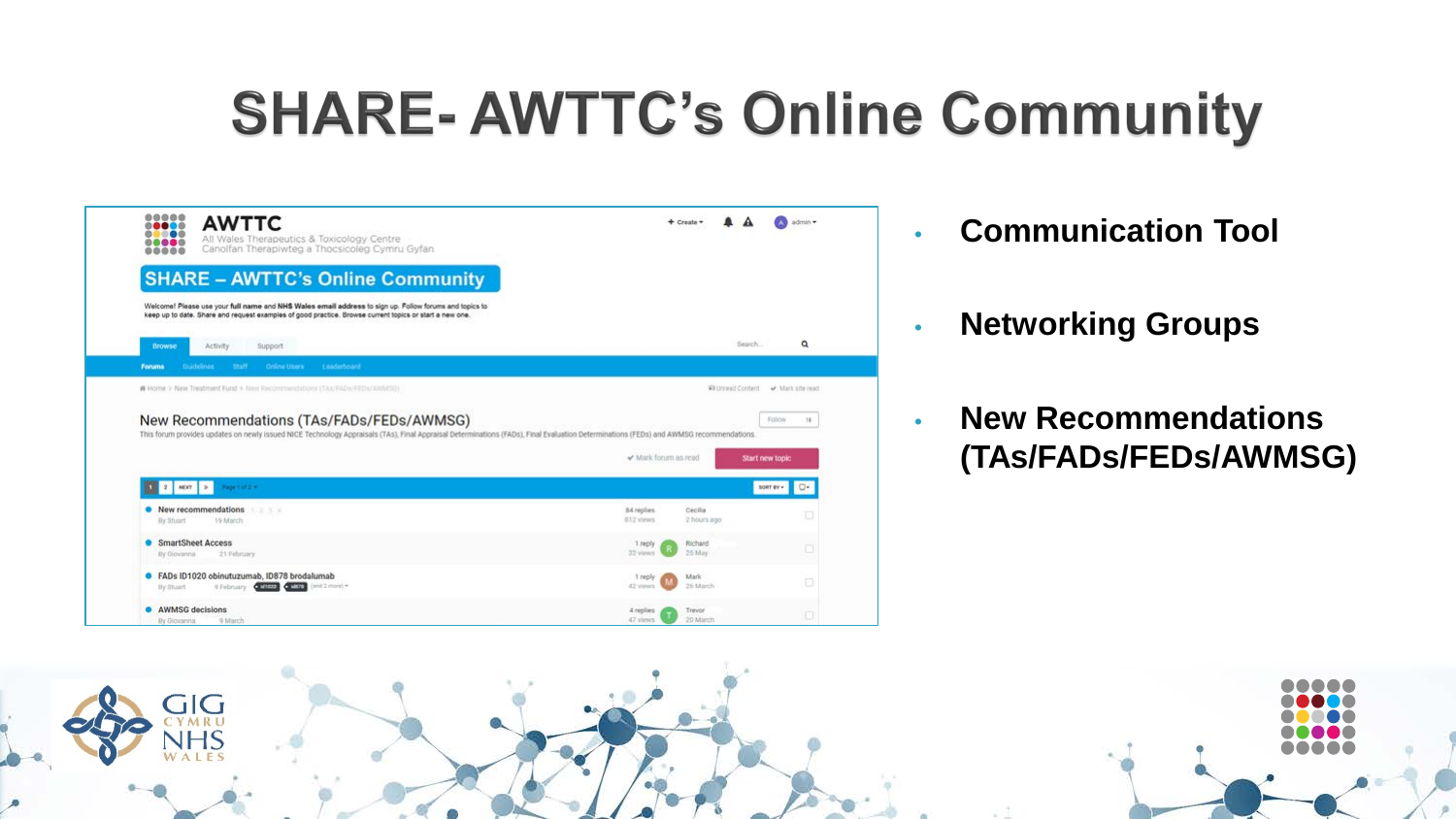## **The VAULT**

| <b>REMOVABILIS</b><br><b>MONTHS</b>                | $\perp$ mode cases -<br>SHICK -<br>ment                                                                                                                                                                                                                                           |
|----------------------------------------------------|-----------------------------------------------------------------------------------------------------------------------------------------------------------------------------------------------------------------------------------------------------------------------------------|
| <b>AWTTC</b><br>壨<br>FEES.<br><b>SCIENCI</b>       | 98. (W)PAS Access to Medicines - Commercial in Confidence                                                                                                                                                                                                                         |
| · Medicine CAA-MAA Documents<br>iii                | APAGAS CREATE ASSAULTS ANNOUNCE TRAINERS CA                                                                                                                                                                                                                                       |
| $\equiv$<br>m<br>Athologia                         |                                                                                                                                                                                                                                                                                   |
| Abiliberpine (1)<br>NZ 15 kB call                  | <b>AWTTC</b><br>All Wales Therapeutics                                                                                                                                                                                                                                            |
| Alectivity [1]<br><b>JAT REPORT CONTROLLED</b>     | 8 <b>868</b><br>& Toxicology Centre<br>                                                                                                                                                                                                                                           |
| Aratumati (2)<br>235.74 kth calmid                 |                                                                                                                                                                                                                                                                                   |
| Bremusinuis veilatti<br><b>C13 71 KG underwall</b> | æ<br>æ<br>Sign in.                                                                                                                                                                                                                                                                |
| Cabcerettvik [4]<br>474 314th unional Bill         |                                                                                                                                                                                                                                                                                   |
| Datesferritz with 1988                             | <b>SHELL</b><br><b>Email Address</b>                                                                                                                                                                                                                                              |
| 34.21.30) control of Birth                         | <b>School</b>                                                                                                                                                                                                                                                                     |
| Daratumumab (III)<br>1.83 MB - Location LEWIS      | Password<br>control de los<br><b>WANNAME</b>                                                                                                                                                                                                                                      |
| Dopitizmid: (2)<br>101.22 HD control 22            | accounts for the<br><b>RAFAIR</b>                                                                                                                                                                                                                                                 |
| and kursuh (1)                                     | Forgot your password?<br><b>SIGN IN</b><br>contract de los<br><b>STATISTIC</b>                                                                                                                                                                                                    |
|                                                    | a screen in A. Ing<br><b>Service</b>                                                                                                                                                                                                                                              |
|                                                    |                                                                                                                                                                                                                                                                                   |
|                                                    | colorida de imp<br>of free did for conserved<br><b>Read Ford</b><br>entering overside agreement to the four-layer contract of Press<br><b>TAXA</b><br>Sustainable of<br><b>STANDARD STATE</b><br>The Armstran Text Artists and<br><b>Literature Apr</b><br><b>SERAIA</b><br>sure. |
|                                                    | queens to second<br>ment form<br><b>Sawiff</b><br>Terms and artists<br><b>STATISTICS</b><br>They accompany four train states.<br>1911<br><b>Standard</b><br>and .                                                                                                                 |
|                                                    | ting paids by produced<br>colorida el<br>SAME<br>Parascussion,<br><b>STANDARD</b><br>this associate for actuals<br><b>CAS SPEAK</b><br>Avenue Council<br>Antonio des Mondo,  (1)  Silver London and Advertised                                                                    |

*'This vault thing is really good!'*

*'Must say the vault works fantastically with the recent new recommendations – at least for simple discount ones. Managed to sort two out today within 5 minutes of returning to work after 6 days off. Would have taken me two weeks otherwise.'*

*'Therapeutics Development Appraisal (TDA) Partnership Group were very supportive and impressed with the reference tool and thought it would be a definite flagship for best practice across the UK.'* 

*'We introduced your way forward with the VAULT to WIG yesterday to general support.'*

*ABPI Cymru Wales Bulletin, Summer 2018 edition: 'NHS Wales Securely Open for Business – the Vault workspace for commercially sensitive information'*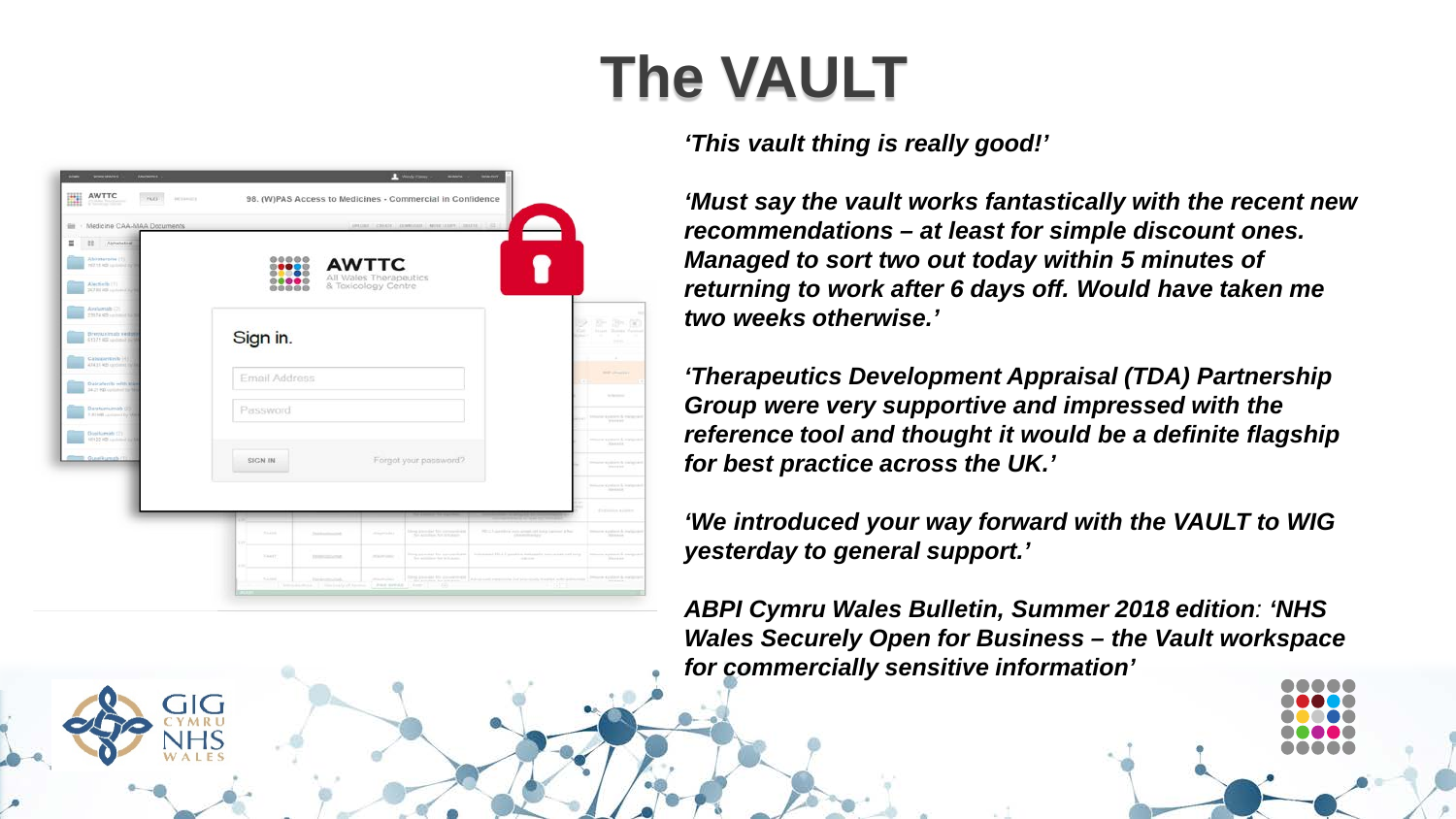#### **Baseline audits**

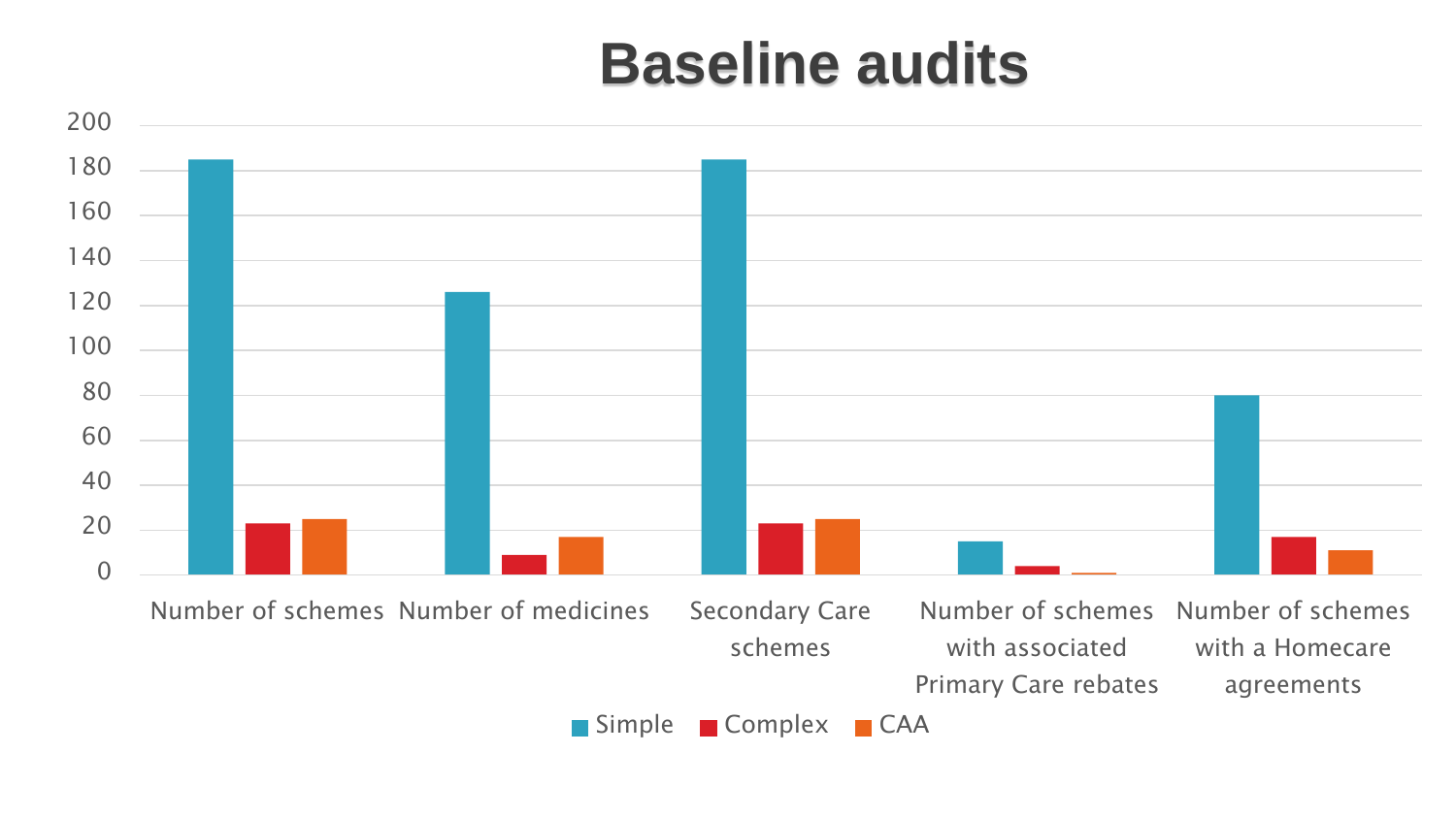#### **Audit Findings – Secondary care**

(W)PAS audit by scheme type in secondary care

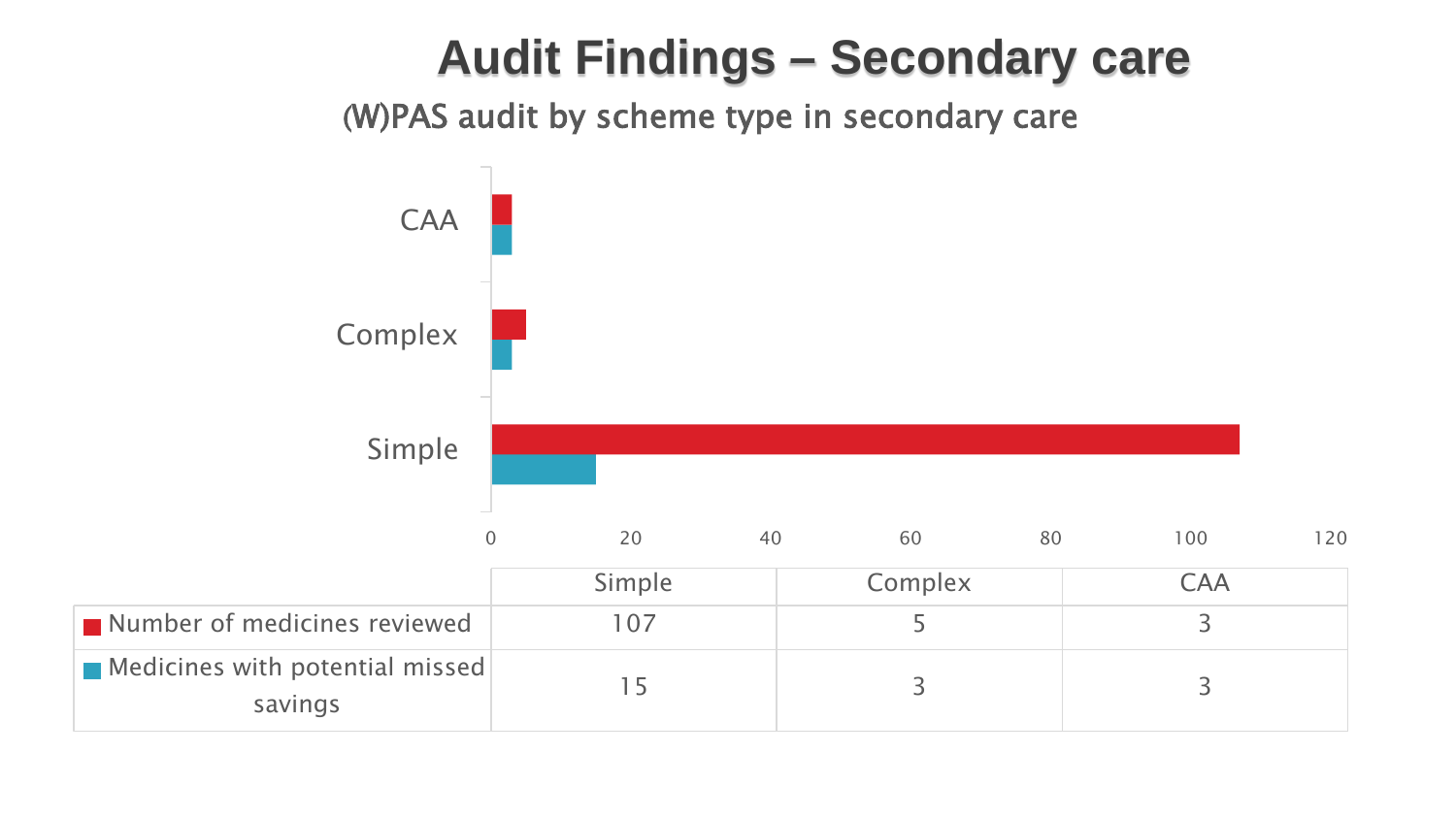#### **Audit findings – Primary care schemes**



**Number of WPAS** 

Non WPAS with Secondary Care PAS in use in Primary Care

Non WPAS Primary Care Rebates agreed as a result of the audit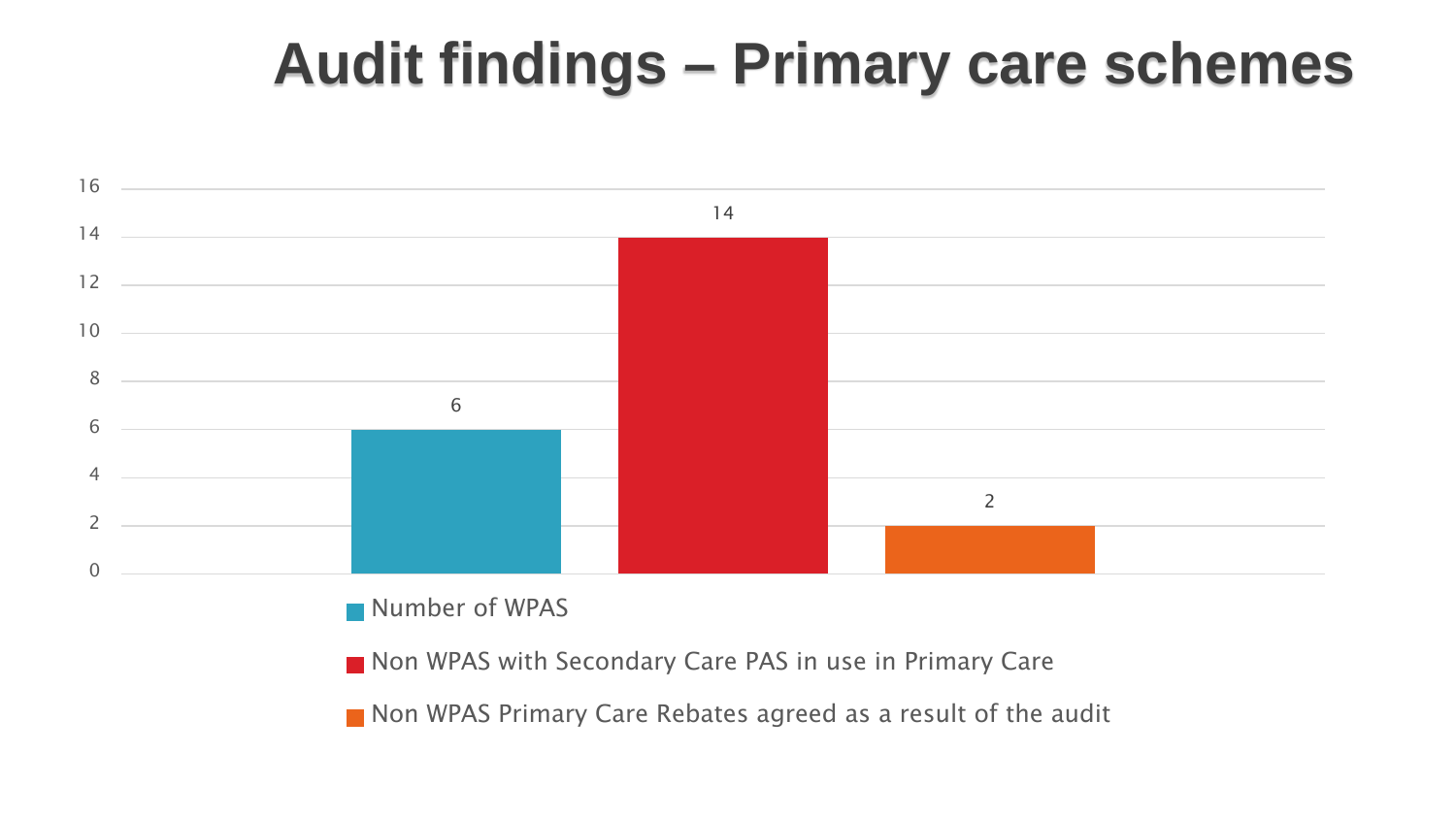## **Audit findings- Complex schemes**

- **Rebates/credits not claimed**
- **Difficulty reconciling rebates/credits received**
- **Electronic systems not user-friendly**
- **Administrative burden for busy clinicians and pharmacy teams**
- **Pharmacy teams reported poor responses to queries**
- **Pharmaceutical companies supportive & engaged with project team**

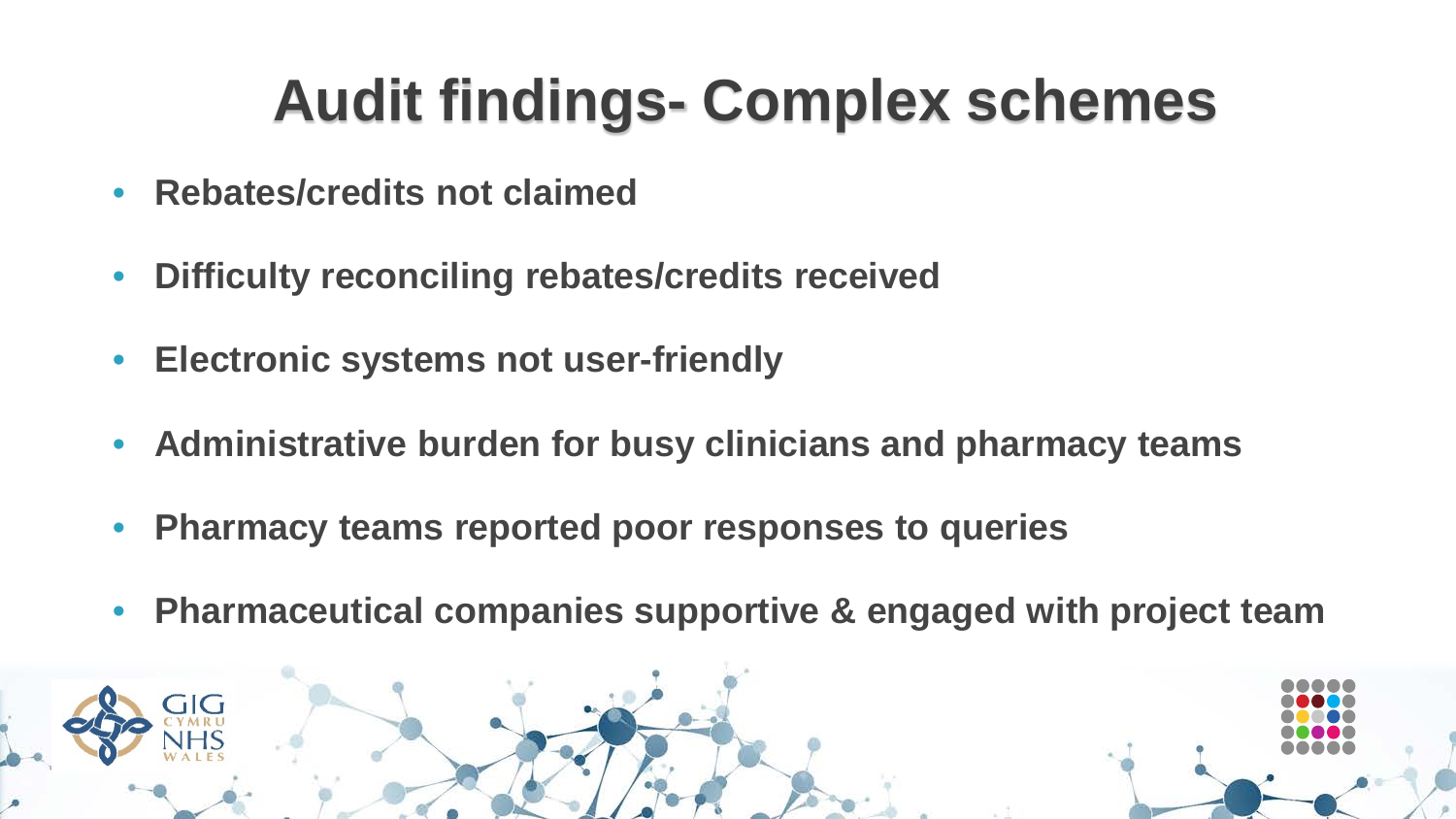#### **What next?**

- **Maintain Access to Medicines workspace - Commercial in Confidence in the AWTTC VAULT**
- **Maintain key link with the pharmaceutical industry to negotiate on behalf of Wales**
- **Complete baseline audit of complex schemes**
- **Develop & Continue central monitoring**
- **Work towards a single all Wales reconciliation process**
- **Start baseline audit of schemes supplied by Homecare providers**